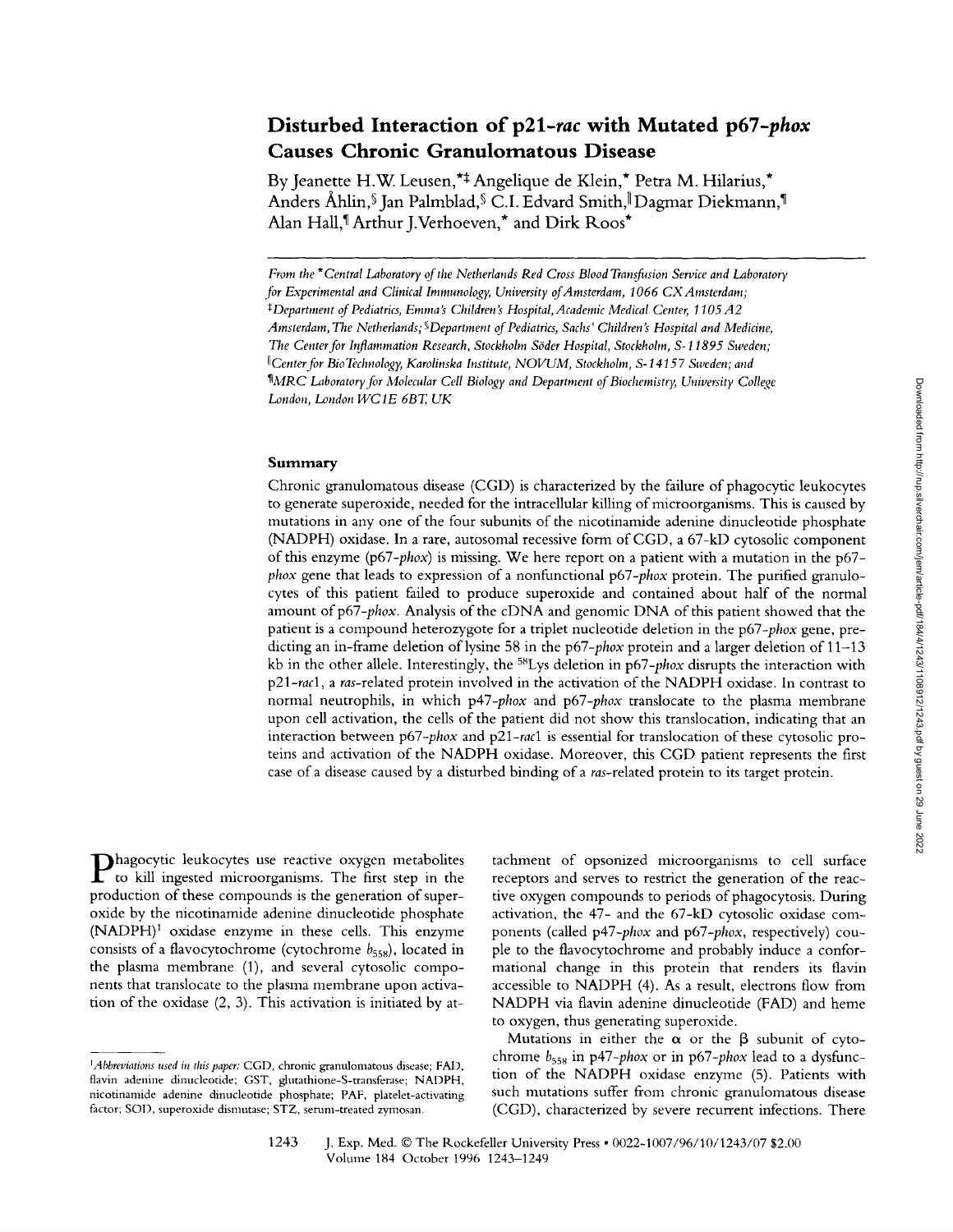are at least two other proteins thus far described to be involved in the NADPH oxidase: *p40-phox,* which was shown to reside in a complex with *p67-phox* in the cytosol of resting neutrophils (6, 7), and the small GTPase p21-racl or *p21-rac2* (8, 9). This latter protein, unlike *p40-phox,* is essential for the activity of the NADPH oxidase (10, 11).

The most common form of CGD ( $\sim$ 60% of cases) is X linked and caused by mutations in the CYBB gene encoding the cytochrome  $b_{558}$   $\beta$  subunit (12). Mutations in the CYBA gene encoding the  $\alpha$  subunit of the cytochrome lead to a rare, autosomal form of the disease, found in  $\sim$ 5% of patients (13). The 47-kD component is encoded by the NCFI gene; mutations in this gene lead to the common autosomal-recessive type of CGD, with an estimated incidence of 30% (14, 15). Finally, another rare autosomal type of CGD is caused by mutations in the NCF2 gene, encoding *p67-phox* (16). This type of CGD is called A67 CGD and is found in  $\leq 5\%$  of patients. So far, all reported A67 CGD patients completely lack material immunoreactive with antibodies directed against *p67-phox.* Only three of these patients have been characterized at the molecular level (17-19). All three patients appeared to be homozygous for a mutation in the NCF2 gene. We here report on two hetereozygous mutations in an additional *p67-phox*affected CGD patient. Interestingly, one of these mutations apparently leads to the expression of a nonfunctional p67 *phox* protein. Since *p67-phox* has been shown to interact with *p21-rac1* (20), we investigated the effect of this mutation on this interaction and found it to be impaired.

#### *Clinical History*

A girl, born in 1976 in Chile to parents of South American origin, was adopted by Swedish parents in 1977. A medical examination at arrival in Sweden revealed only a calcified lymph gland in the left axillae. At age 2, she had a left-sided lobar pneumonia. In 1980, an abscess in her parotid gland revealed growth of *Pseudomonas cepacia.* At age 7, she had an abscess in her left axillae, but cultures were negative. Histologic examination showed unspecific necrotizing inflammation without granuloma formation. The same year she developed sterile pyuria. At age 9, she developed synovitis at the distal tibial bone. The possibility of tuberculosis was considered; however, tuberculosis cultures as well as regular cultures were negative. A biospy from the tibial bone revealed osteitis but no granuloma. The same year, granulocyte function tests showed no increase in oxidative metabolism. Thus, the diagnosis of CGD was established. She was treated with rifampicin and trimethoprimsulphamethoxazole for her osteitis and was thereafter put on prophylactic treatment with trimethoprim-sulphamethoxazole. The symptoms in her joints disappeared gradually, and there are no sequalae visible on x-ray photographs. During the years 1986-1990 she suffered from repeated lymphadenitis and a swelling of the parotid gland, despite antibiotic prophylaxis. She was also treated for a Salmonella septicemia. Since 1990, she has been well without antibiotic prophylaxis.

### **Materials and Methods**

Purification of Granulocytes. Blood was drawn in venoject citrate tubes (Terumo Europe, Leuwen, Belgium), and granulocytes were purified as described previously (21). The cells (>90% neutrophils and 2-10% eosinophils) were suspended in incubation medium (132 mM NaCl, 6 mM KCl, 1.2 mM Na<sub>2</sub>HPO<sub>4</sub>, 1 mM CaCl<sub>2</sub>, 1 mM MgCl<sub>2</sub>, 20 mM Hepes, 5 mM glucose, and  $0.5\%$ (wt/vol) human serum albumin (pH 7.4).

*Functional Tests.* The nitro blue tetrazdium (NBT) slide test was performed as described previously (22). About 400 cells stained with nuclear fast red were examined and scored as formazan negative or positive.

NADPH oxidase activity was also measured in the cell-free activation system as previously described (23). In short, purified plasma membranes from sonicated granulocytes (10  $\mu$ g of protein) and cytosol from sonicated granulocytes  $(120 \mu g)$  of protein) were incubated at  $28^{\circ}$ C in  $800 \mu$  of oxidase buffer (pH 7.2) containing 75 mM NaCI, 20 mM Hepes, 170 mM sucrose, 1 mM MgCl<sub>2</sub>, 0.5 mM EGTA, and 60  $\mu$ M ferricytochrome c. The assembly of oxidase components was started by the addition of SI)S (100  $\mu$ M). NADPH (250  $\mu$ M) was added after 3 min, and NADPH oxidase activity was measured by the slope of the absorbance change at 550 nm.

*Western Blotting.* The presence of NADPH oxidase components was determined on Western blots with antisera specific for the cytosolic components as described (23).

*Preparation of RNA and DNA*. RNA was isolated from mononuclear leukocytes as described previously (17). Genomic DNA was isolated from circulating leukocytes (24).

*Northern Blotting.* RNA corresponding to 10<sup>7</sup> monocytes (10)  $\mu$ g) was submitted to electrophoresis in 1.2% (wt/vol) agarose gels in the presence of formaldehyde and was blotted onto Genescreen Plus membrane filters (NEN-Dupont, Boston, MA). Blots were hybridized with a *p67-phox* cl)NA probe containing the total coding region and labeled by random priming.

*Southern Blotting.* Analysis of genomic DNA by Southern blot was performed after treatment with EcoRI or HindlIl essentially as described (25). For hybridization, a full-length *p67-phox* cDNA was used (17).

*Amplication and Sequencing of DNA.* For analysis of mRNA sequences, first-strand cDNA was synthesized from RNA. The *p67-phox* cDNA coding region was amplified by PCR in six overlapping fragments as described by (17). The sequence of the oligonucleotide primers used for this PCR are also given reference 17. The PCR product was purified with the Geneclean II kit (BIO 101, Inc., Vista, CA) to remove the primers and nucleotides. 200 ng of the purified DNA samples was annealed with 40 ng of one of the primers used for amplification by first being heated for 3 min at  $100^{\circ}$ C and then being chilled on ice water in the presence of 10% DMSO. Direct sequence analysis was performed with the sequenase version 2.0 kit (United States Biochemical Corp., Cleveland, OH). In genomic DNA, the mutations were identified in a similar way.

*Analysis of p21-rac1 Binding to Glutathione-S-Transferase (GST) Fusion Proteins.* To introduce the deletion of amino acid 58 in *p67-phox* we used a wild-type *p67-phox* construct in pGEX-2T (Pharmacia, Uppsala, Sweden) as a template in a PCR. with oligonucleotide primers 5'-CTGGTAAAGGCCTCTGCTTCAGTC-ATGTTCTTC-3' (sense) and 5'-GATGAATTCTAATCA-TGTCCCTGGTGG-3' (antisense). The product was digested with Stul and EcoRl (underlined nucleotides) and ligated into the StuI/EcoRI-digested pGEX-p67wt plasmid. The introduced deletion was confirmed by sequencing. Expression of GST fusion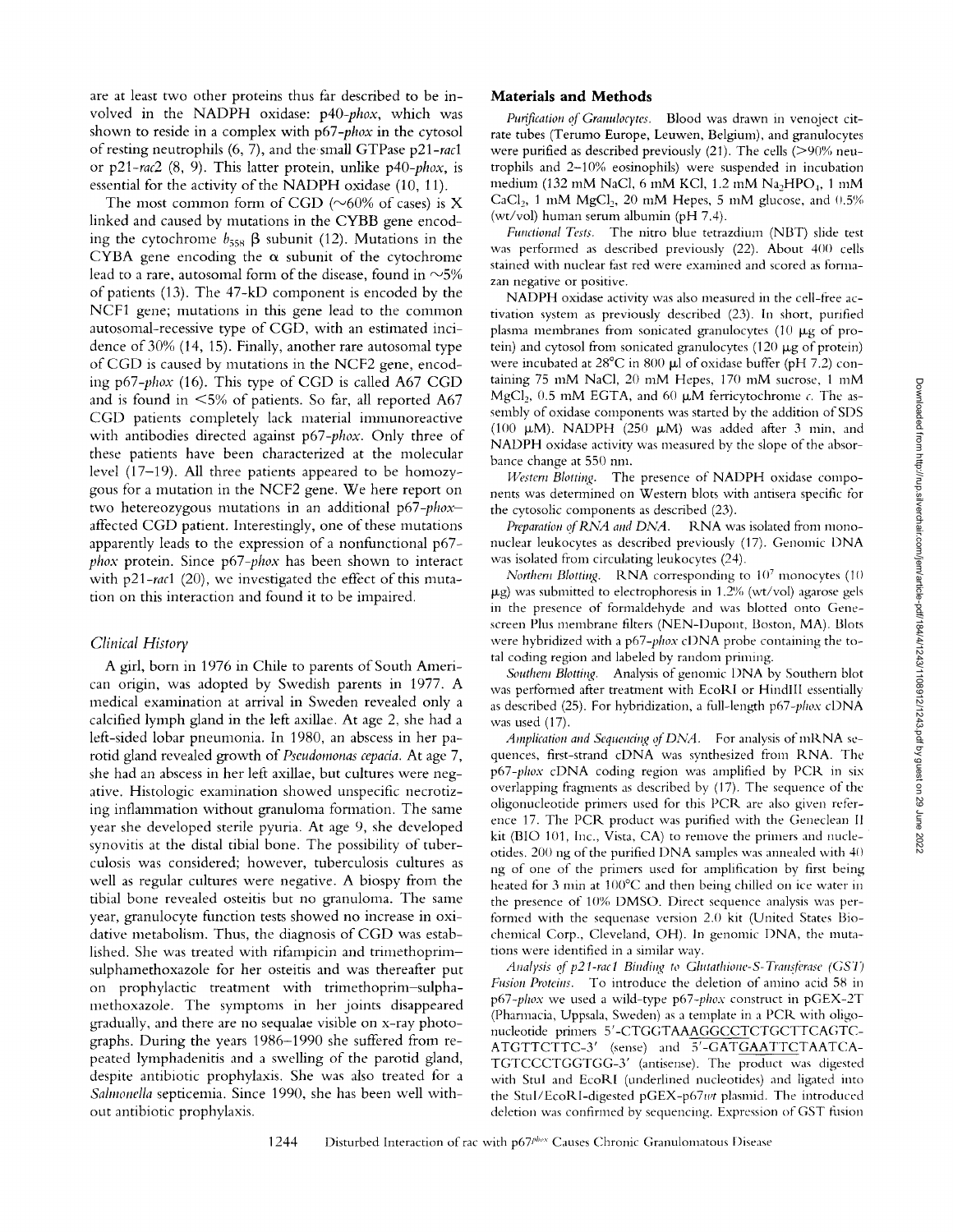

Figure 1. Immunoblot analysis. Blood was drawn from healthy donors and patients after informed consent had been obtained, and granulocytes were purified and fractionated as described previously (28, 32). Granulocyte cytosol (20  $\mu$ g of protein) from either healthy donors *(con 1* and *con2*), from the patient *(A67)* or from a classical *p67-phox-deficient* patient (A67<sup>th</sup>) were separated on a 10% polyacrylamide gel and subsequently blotted onto nitrocellulose. Staining with polyclonal antibodies against the COOH-terminal regions of these proteins revealed a diminished amount of *p67-phox* in the patient's granulocytes.

proteins was performed in *Escherichia coli* DH5α as previously described (26). Protein expression was compared by gel electrophoresis and protein staining. We found that the mutated *p67-phox*  was poorly expressed;  $\sim$ 10-fold less than wild-type p67-phox. GST alone, *GST-p47-phox*, *GST-p67-phox*, or *GST-p67-phox* $\Delta^{58}Lys$ were spotted onto nitrocellulose. The blot was then incubated with  $[3^{2}P]\alpha GTP$ -loaded p21-rac1 as described (27). Binding was visualized by subsequent exposure of the blot to hyperfihn-ECL (Amersham Corp., Arlington Heights, IL) for 1 h.

*Translocation of p47-phox and p67-phox in Intact Granulocytes.* Cells were stinmlated with PMA (100 ng/ml) or serum-treated zymosan (STZ; 1 mg/ml) for 7 min and fractionated as described (24). Subsequently, supernatants and plasma membranes were immunoblotted as described (28).

*Translocation of p47-phox and p67-phox in the Cell-free System.* 1 μg GST-p47-phox, 1 μg GST-p67-phox, and a fraction containing p21-rac (obtained from 240  $\mu$ g of cytosolic protein) (29) were mixed with plasma membranes (40  $\mu$ g). After activation with SDS and GTPyS and centrifugation over sucrose gradients, plasma membranes were collected as described (24). One-fifth of the membrane fractions was assayed for superoxide production, and the remainder was TCA precipitated and processed for Western blotting.

#### **Results and Discussion**

*Identification of CGD Type.* The patient was identified as a CGD patient by lack of superoxide generation by her purified granulocytes after activation with PMA in the NBT slide test. Likewise, her cells did not show any superoxide dismutase (SOD)-sensitive cytochrome  $\epsilon$  reduction with several other stimuli tested (fMLP, STZ, platelet-activating factor [PAF]), indicating a total lack of NADPH oxidase activity. In the cell-free activation system, the cytosol of the patient's granulocytes showed only 3% of normal activity, whereas the membranes of these cells had normal activity. The cytosolic activity of the patient's cells was fully restored by addition of recombinant *p67-phox* protein, but not by addition of recombinant *p47-phox.* On Western blots, *p47-phox* was clearly present in the cytosol of the patient's resting granulocytes, but *p67-phox* was also detected, albeit at a lower level (Fig. 1). Densitometric scanning of the blots showed 46  $\pm$  9% (mean  $\pm$  SD,  $n = 3$ ) of the normal amount of p67-phox. Thus, the patient suffers from the autosomal form of CGD leading to subnormal amounts of p67-phox, also called the A67<sup>+</sup> CGD subtype.

*Identification of the Mutations* On Northern blot, the size and the amount of p67-*phox* mRNA of the patient was apparently normal (not shown). The *p67-phox* mRNA of the patient was converted to cDNA and amplified in six overlapping fragments. Electrophoresis on agarose gel showed that the amplified fragments from the patient had a size similar to that of fragments obtained from normal control cells. Direct sequencing of the first fragment with primer 67-109 (17) revealed a triplet nucleotide deletion between position 170 and 174, predicting deletion of a lysine at amino acid position 58. This mutation appeared to be confined to one allele, because the normal sequence was also detectable, albeit faintly. Therefore, we amplified genomic DNA from the patient with primer 67-27 (on exon 2) and primer 67-28 (on intron 2) and directly sequenced this fragment with primer 67-30 (also on intron 2; see reference 17). Again, the AGA 170-172 or GAA 171-173 or AAG 172-174 deletion was found, this time with the normal sequence at equal intensity (data not shown; a schematic representation is given in Fig. 2 A). Analysis of the other amplified cDNA fragments from this patient revealed no other mutations. However, Southern blot analysis of nonamplified genomic DNA with a full-length p67-phox cDNA probe after treatment with restriction enzyme EcoRI showed a much weaker stained 5-kb band than in the control situation (Fig. 2 C). In addition, after treatment with HindIII, an abnormal extra band of  $\sim$ 13 kb was found (Fig. 2  $B$ ). These results are compatibile with an 11-13-kb deletion in the NCF-2 gene. Thus, the patient seems to be a compound heterozygote for a 5SLys deletion and a larger deletion in *p67-phox.* Family members of this patient were not available for study.

*Translocation of p47-phox and p67-phox in Intact Granulocytes.* Apparently, the *p67-phox* with the predicted inframe deletion of <sup>58</sup>Lys was expressed in the patient's cells, because a band of normal size was detected on Western blot (Fig. 1). The lower expression of the protein is abnormal: carriers of  $A67^0$  have (almost) normal amounts of p67*phox* protein in their neutrophil cytosol (unpublished results). The product from the patient's other allele with the large deletion was not expressed, because no protein of lower size was detected. To analyze the functional defect in this patient, we studied the translocation of *p67-phox* and *p47-phox* in the granulocytes activated with PMA or STZ. As shown in Fig. 3, PMA in normal cells induced a fair translocation of both *p47-phox* and *p67-phox,* and STZ (a more physiological stimulus) induced a mitigated translocation, probably caused by a less stable assembly of NADPH oxidase. However, in the patient's cells, both proteins failed to translocate to the plasma membrane and were retained in the supernatant with both stimuli. In granulocytes *ofp67-phox-deficient* patients, it has been found that p47 *phox* can translocate on its own (30, 31). Nevertheless, we found <1% interaction of p47-*phox* with the plasma mem-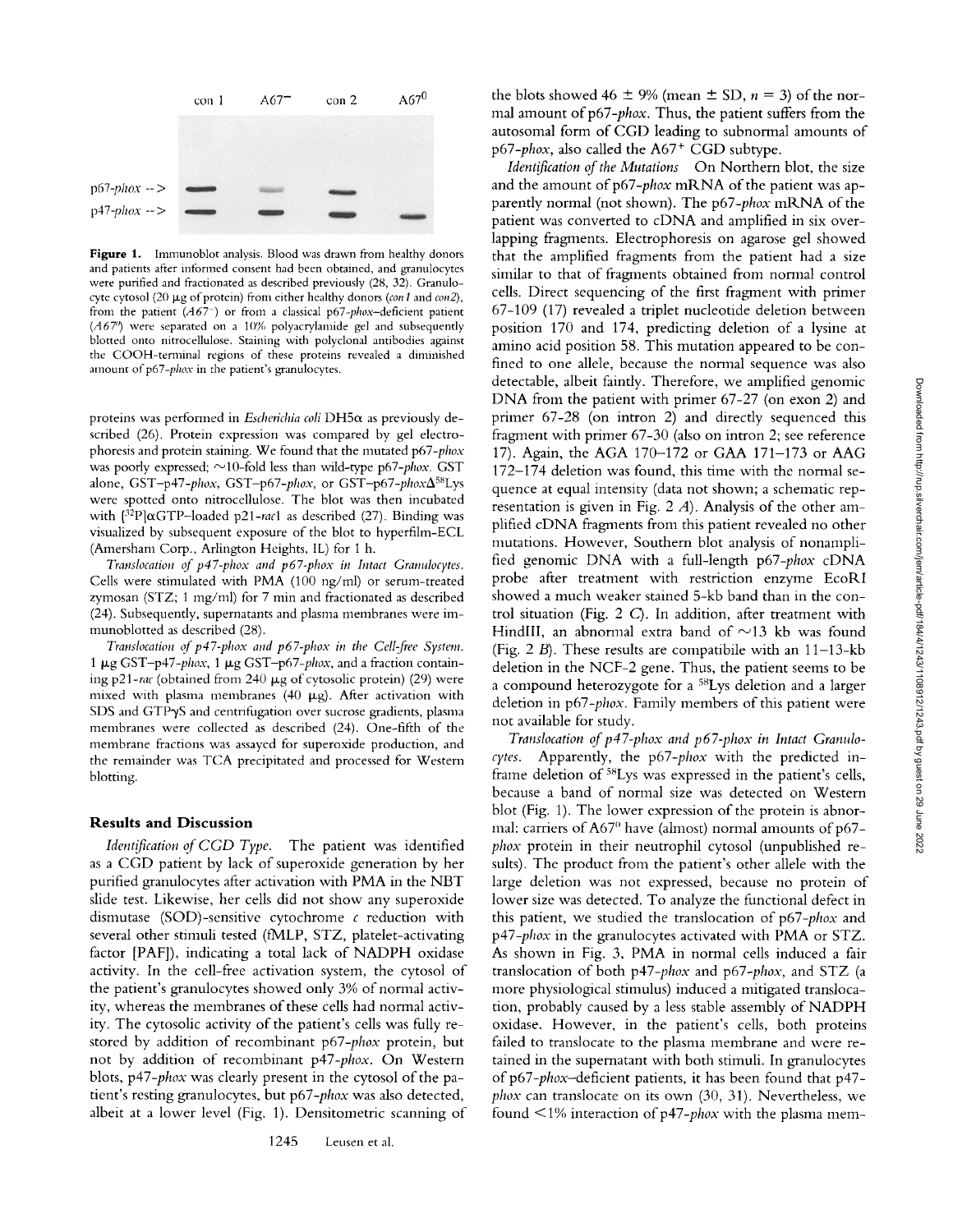## **A Genomic**

|         | Exon 2                                     | Exon 3 |
|---------|--------------------------------------------|--------|
| control | ggcag CTCTC GCA GAG AAG gtgagctcag GCC TTT |        |
|         | Exon 2                                     | Exon 3 |
| patient | ggcag CTCTC GCA GAG gtgagctcag GCC TTT     |        |

### **cDNA**



brane of another *p67-phox-deficient* patient, both in PMAactivated granulocytes and in the cell-free system (J. Leusen, unpublished results). Also, in CGD patients with a nmtation in either the light or the heavy subunit of cytochrome  $b_{558}$ , we found virtually no translocation of either *p47-phox* or *p67-phox* (28, 32).

*Translocation of p47-phox and p67-phox in the Cell-free System.* In the patient described here, the lack of translocation of both cytosolic *phox* proteins could be the consequence of a disturbed binding of the mutated *p67-phox* to cytochrome  $b_{558}$ . To investigate this possibility, we tested the translocation of mutated *p67-phox* as a fusion protein to

Figure 2. DNA analysis. (A) DNA sequence of genomic DNA and eDNA of one of the patient's alleles compared with the control sequence. Uppercase letters indicate coding sequences and lowercase letters indicate intron sequences. The arrow indicates the triplet nucleotide and the amino acid present in the control sequence but missing in the patient. Amino acid and nucleotide numbering is according to reference 16. The triplet nucleotide deleted in the patient may be AGA 170-172, GAA 171-173, or AAG 172-174. ( $B$  and  $C$ ) restriction fragment length polymorphism analysis of genomic DNA from the patient and from control donors. The DNA was digested with HindIII  $(B)$  or EcoRI  $(C)$  and electrophoresed in 1.2% (wt/voI) agarose. After Southern blotting, the fragments were hybridized with a full-length *p67-phox* DNA probe labeled by random priming.

GST in the cell-free sytem. As shown in Fig. 4, *p47-phox*  and *p67-phox* translocate to the plasma membrane, using either wild-type or mutated *p67-phox.* The absence of translocation with membranes of an X-linked CGD patient shows the dependence of this translocation on the presence of cytochrome  $b_{558}$ . However, the membranes binding this mutated *p67-phox* did not support superoxide production upon addition of NADPH (see legend to Fig. 4).

*Analysis of p21-racl Binding to GST Fusion Proteins.*  To explain the functional defect of p67-*phox* $\Delta^{58}$ Lys causing CGD in this patient, we studied the p21-racl binding to *p67-phox* in a dot-blot assay. It has been shown that the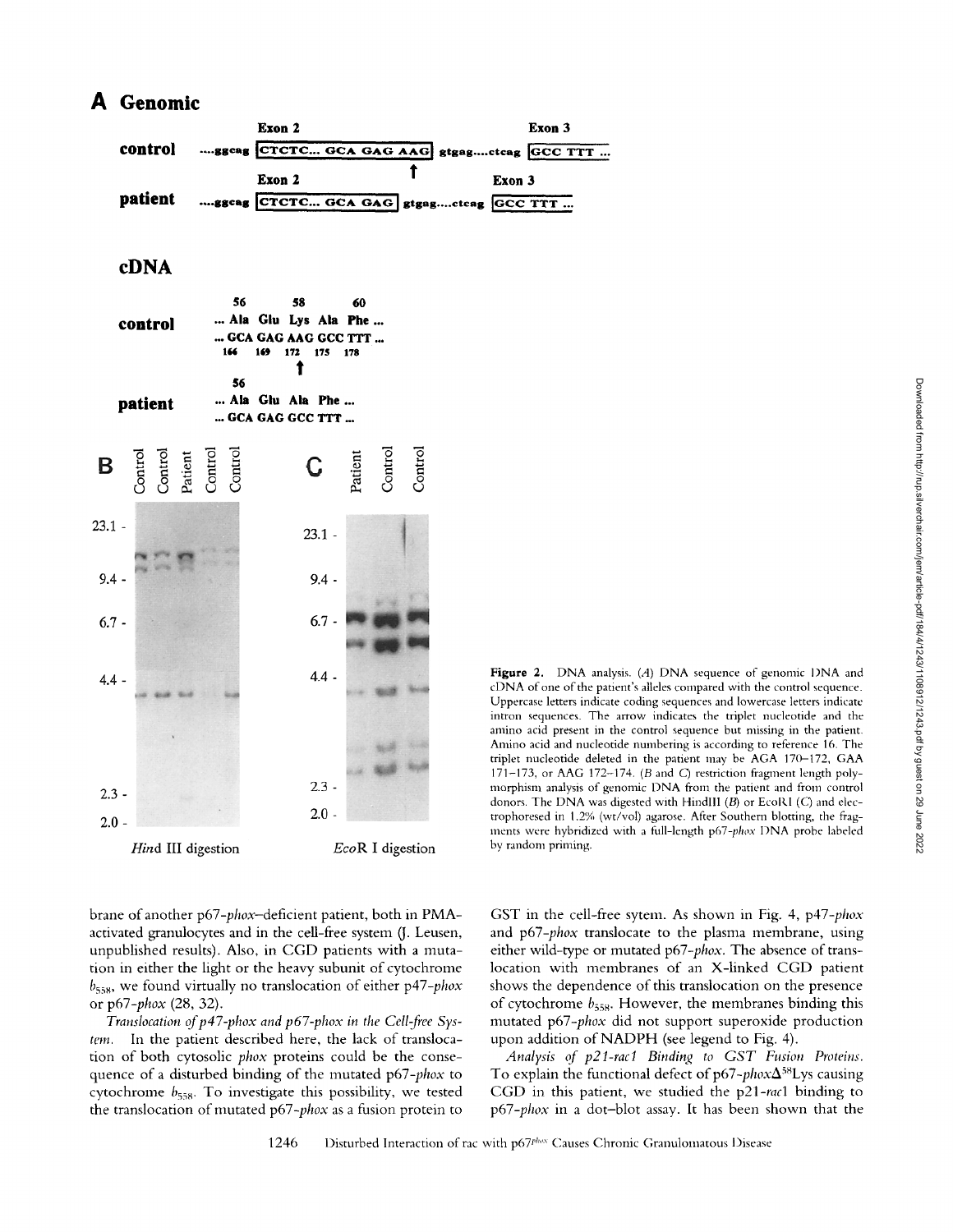

**Figure** 3. Translocation of *p47-phox* and *p67-phox* in intact granulocytes. Cells were stimulated with PMA (100 ng/ml) or STZ (1 mg/ml) for 7 min and fractionated. Subsequently, supernatants and plasma membranes were immunoblotted as described in Fig. 1.

small GTPase *p21-rac1* can specifically interact with p67  $phox$  (20, 27), the first 199 amino acids of  $p67$ - $phox$  being important for this interaction. As shown in Fig. 5, GTPloaded *p21-rac1* bound to the wild-type *GST-p67-phox*  but not to the 58Lys-deleted form of *GST-p67-phox.* The presence of wild-type and mutated *p67-phox* was confirmed by immunostaining with an antibody directed against the COOH-terminus of p67-phox. Under the same experimental conditions, binding of GTP-loaded *p21-rac2* could not be detected in either the wild-type or mutated form of *p67-phox* (data not shown). These results suggest that <sup>58</sup>Lys *ofp67-phox* is in a putative binding site for *p21-racl,* or, alternatively, is important for maintaining the  $NH<sub>2</sub>$  terminus in a proper conformation for *p21-rac1* binding.

For the past two years, conflicting data have been published about the function of p21-rac proteins in the assembly of NADPH oxidase. It has been unclear whether or not  $p21$ -rac becomes stably associated with the plasma mem-

Rac1 binding



Figure 4. Translocation of p47-phox and p67-phox in the cell-free system. 1 μg of GST-p47-phox, 1 μg of GST-p67-phox, and a fraction containing p21-rac (obtained from 240 µg of cytosolic protein) were mixed with plasma membranes (40  $\mu$ g). After activation with SDS and GTP $\gamma$ S and centrifugation over sucrose gradients, plasma membranes were collected. One fifth of the membrane fractions were assayed for superoxide production, and the rest were processed for Western blotting. (Lanes 1 and 3) Recombinant *p47-phox* and *p67-phox-wt* with normal or Xb<sup>0</sup> membranes (5.27 and 0.35); (lanes 2 and 4) recombinant p47-phox and p67-phox $\Delta^{58}$ Lys with normal or Xb<sup>0</sup> membranes (0.40 and 0.38). The rate of superoxide production of each membrane preparation is given between brackets (in nmol/10  $\mu$ g of membrane protein per min).

brane upon cell activation (33-35), and whether translocation of *p21-rac* is dependent or independent of *p47-phox*  and *p67-phox* (36-40). The only aberration we observed in the neutrophils of this CGD patient was the inability of its mutant *p67-phox* protein to interact with *p21-rac1,* whereas interaction with *p21-rac2* (as reported by Dorseuil et al. [41]) could not be demonstrated even with the wild-type *p67-phox.* Our results seem therefore to corroborate the results of Dusi et al. (42), who reported that the translocation of p21-rac1, but not that of p21-rac2, is dependent on the presence of *p47-phox* and *p67-phox.* The interaction between *p21-racl* and *p67-phox* may not only be mandatory for proper NADPH oxidase assembly (as indicated by the disturbed translocation of cytosolic components in the neutrophils of this patient), but also for induction of catalytic activity: the mutated *p67-phox* translocated in the cellfree system (i.e., under artificial conditions) did not support oxidase activity.



1247 Leusen et al.

Immunostaining

**Figure** 5. Analysis of p21-racl binding to GST fusion proteins. 3 p,g of GST, *GST-p47-phox, GST-p67-phox,* or *GST-p67-phoxASSLys* were spotted onto nitrocellulose *(left lane).* For comparison, increasing amounts of *GST-p67wt* were spotted in the adjacent *(right)* lanes. The blot was then incubated with  $[32P]\alpha$ GTP-loaded *p21-racl* (left). Binding was visualized by subsequent exposure of the blot to film for 1 h. Afterward, the presence of *p67-phox* was verified by immunostaining with an antibody against the COOH temainus of *p67-phox*  visualized by enhanced chemiluminescence *(right).*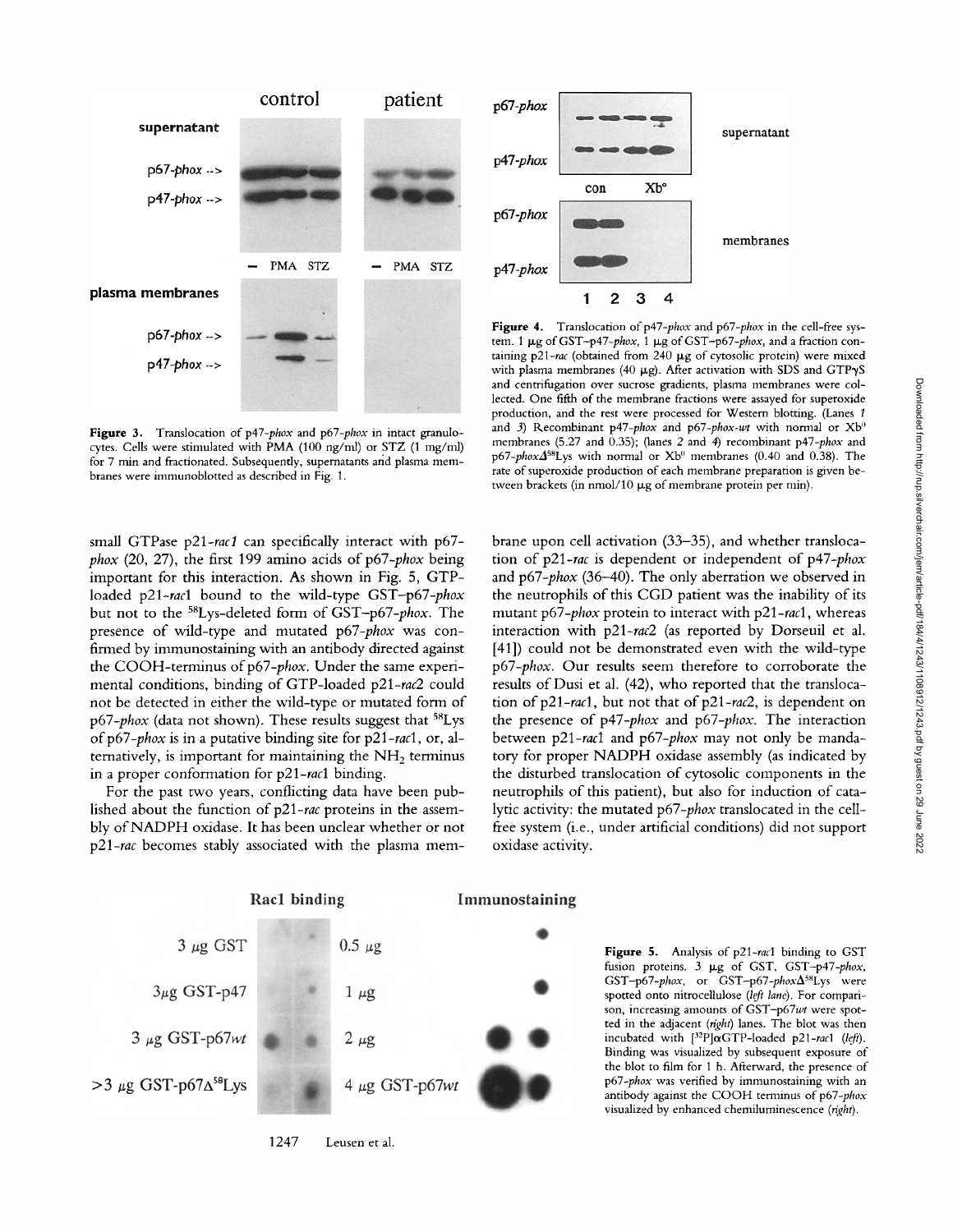We thank Dr. T. Leto (National Institutes of Health, Bethesda, MD) for providing the GST vector encoding recombinant *p21-rac2.* 

This study was supported by grants from The Netherlands Foundation for Preventive Medicine, the Swedish Medical Research Council, Stiftelsen Samariten, the Swedish Children's Cancer Association, and the Funds of Karolinska Institute.

Address correspondence to Dirk Roos, Central Laboratory of the Netherlands Red Cross Blood Transfusion Service and Laboratory for Experimental and Clinical Imnmnology, University of Amsterdam, Plesmanlaan 125, 1066 CX Amsterdam, The Netherlands.

*Received for publication 21 June 1996 and in revised form 9July 1996.* 

### **References**

- 1. Segal, A.W., I. West, F. Wientjes, J.H. Nugent, A.J. Chavan, B. Haley, R.C. Garcia, H. Rosen, and G, Scrace. 1992. Cytochrome  $b_{-245}$  is a flavocytochrome containing FAD and the NADPH-binding site of the microbicidal oxidase of phagocytes. *Biochem.\_J.* 284:781-788.
- 2. Clark, R.A., B.D. Volpp, K,G. Leidal, and W.M. Nauseef. 1990. Two cytosolic components of the human neutrophil respiratory burst oxidase translocate to the plasma membrane during cell activation. *J. Clin. Invest.* 85:714-721.
- 3. Ambruso, D.R., B.G.J.M. Bolscher, P,M. Stokman, A.J. Verhoeven, and D. Roos. 1990. Assembly and activation of the NADPH: $O<sub>2</sub>$  oxidoreductase in human neutrophils after stimulation with phorbol myristate acetate. J. *Biol. Chem.*  265:924-930. [Erratum: *J. Biol. Chem.* 1990. 265:19370-19371].
- 4. Taylor, W.R., D.T. Jones, and A.W. Segal. 1993. A structural model for the nucleotide binding domains of the flavocytochrome *b\_243* beta-chain. *Protein Sci.* 2':1675-1685.
- 5. Roos, D. 1994. The genetic basis of chronic granulomatous disease. *Immunol. Rev.* 138:121-157.
- 6. Wientjes, F.B., J.J. Hsuan, N.F. Totty, and A.W. Segal. 1993. *P40-phox,* a third cytosolic component of the activation complex of the NADPH oxidase to contain src homology 3 domains. *Biochem../.* 296:557-561.
- 7. Tsunawaki, S., H. Mizunari, M. Nagata, O. Tatsuzawa, and T. Kuratsuji. 1994. A novel cytosolic component, *p40-phox,*  of the respiratory burst oxidase associates with *p67-phox* and is absent in patients with chronic granulomatous disease who lack *p67-phox. Biochem. Biophys. Res. Commun.* 199:1378-1387.
- 8. Abo, A., E. Pick, A. Hall, N. Totty, C.G. Teahan, and C.G. Segal. 1991. Activation of the NADPH oxidase involves the small GTP-binding protein p21<sup>rac1</sup>. *Nature (Lond.)*. 353: 668-670.
- 9. Knaus, U.G., P.G. Heyworth, T. Evans, J.T. Curnutte, and G.M. Bokoch. 1991. Regulation of phagocyte oxygen radical production by the GTP-binding protein *Rac2. Science (Wash. DC).* 254:1512-1515.
- 10. Abo, A., A. Boyhan, I. West, A. Trasher, and A.W. Segal. 1992. Reconstitution of the neutrophil NADPH oxidase activity in the cell-free system by four components: *p67-phox, p47-phox, p21<sup>rac1</sup>* and cytochrome  $b_{-245}$ . *J. Biol. Chem. 267*: 16767-16770.
- 11. Dorseuil, O., A. Vazquez, P. Lang, J. Bertoglio, G. Gacon, and G. Leca. 1992. Inhibition of superoxide production in B lymphocytes by rac antisense oligonucleotides. *J. Biol. Chem.*  267:20540-20542.
- 12. Royer-Pokora, B., L.M. Kunkel, A.P. Monaco, S.C. Goff, P.E. Newburger, R.L. Baehner, F.S. Cole, J.T. Curnutte, and S.H. Orkin. 1986. Cloning the gene for an inherited human disorder--chronic granulomatous disease-on the basis of its chromosomal location. *Nature (Lond.).* 322:32-38.
- 13. Dinauer, M.C., E.A. Pierce, G.A. Bruns, J.T, Curnutte, and S.H. Orkin. 1990. Human neutrophil cytochrome  $b_{558}$  light chain *(p22-phox).* Gene structure, chromosomal location, and mutations in cytochrome-negative autosomal recessive chronic granulomatous disease. *J. Clin. Invest.* 86:1729-1737.
- 14. Volpp, B.D., W.M. Nauseef, J.E. Donelson, D.R. Moser, and R.A. Clark. 1989. Cloning of the cDNA and functional expression of the 47-kilodalton cytosolic component of the human neutrophil respiratory burst oxidase. *Proc. Natl. Acad. Sci. USA.* 86:7195-7199. [Erratum: *Proc. Natl. Acad. Sci. USA.* 86:9563].
- 15. Lomax, K.J., T.L. Leto, H. Nunoi, J.l. Gallm, and H.L. Malech. 1989. Recombinant 47-kilodalton cytosol factor restores NADPH oxidase activity in chronic granulomatous disease. *Science (Wash. DC).* 245:409-412. [Erratum: *Science (Wash. DC).* 2446:987].
- 16. Leto, T.L., K.J. Lomax, B.D. Volpp, H. Nunoi, J,M. Sechler, W.M. Nauseef, R.A. Clark, J.I. Gallin, and H.L. Malech. 1990. Cloning of a 67-kD neutrophil oxidase factor with sinlilarity to a noncatalytic region of p60c-src. *Science (Wash. DC).* 248:727-730.
- 17. de Boer, M., P.M. Hilarius-Stokman, J.-P. Hossle, A.J. Verhoeven, N. Graf, R.T. Kenney, R. Seger, and D. Roos. 1994. Autosomal recessive chronic granulomatous disease with absence of the 67-kD cytosolic NADPH oxidase component: identification of mutation and detection of carriers. *Blood.* 83:531-536.
- 18. Tanugi-Cholley, L.C., J.P. lssartel, J. Lunardi, F. Freycon, F. Morel, and P.V. Vignais. 1995. A mutation located at the 5' splice junction sequence of intron 3 in the *p67-phox* gene causes the lack of p67-phox mRNA in a patient with chronic granulomatous disease. *Blood.* 85:242-249.
- 19. Nunoi, H., M. Iwata, S. Tatsuzawa, Y. Onoe, S. Shimizu, S, Kanegasaki, and I. Matsuda. 1995. A 6 dinucleotide insertion in a patient with chronic granulomatous disease lacking 67kD protein. *Blood.* 86:329-333.
- 20. Diekmann, D., A. Abo, C. Johnston, A.W. Segal, and A. Hall. 1994. Interaction of Rac with *p67-phox* and regulation of phagocytic NADPH oxidase activity. Science (Wash. DC). 265:531-533.
- 21. Roos, D., and M. de Boer. 1986. Purification and cryo-